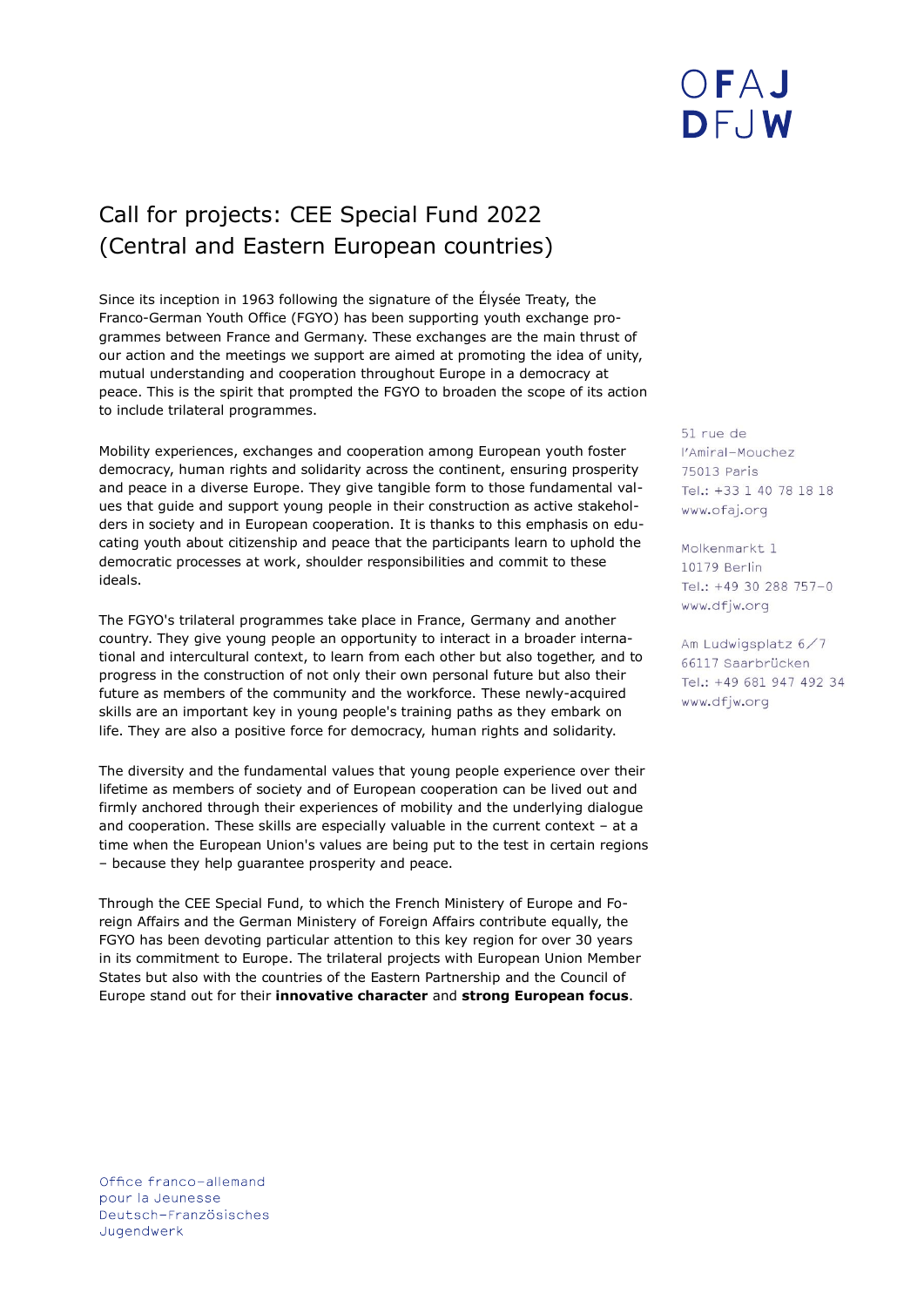

# **2 / 8**

### **1 Overall framework**

#### **1.1 Objectives**

In accordance with Article 3.5.6 of its Directives, the FGYO works through this call for projects to support trilateral youth exchange programmes and training courses involving France, Germany and a third country. These meetings must be **innovative** and relate to a **current sociopolitical situation**. The exchanges must also put forward **new teaching approaches and methods**, encourage **young people to become actively involved**, include **new target groups** and produce **concrete results**.

### **1.2 Types of projects**

Priority should be given to international youth exchanges or training courses for multipliers in the form of **face-to-face meetings**, while factoring in the current health situation.

Under the circumstances, projects can also be proposed in the following formats:

- Hybrid format: the phase of face-to-face meetings with the group is prepared, continued or evaluated online.
- **Digital meeting**: the participants in one or more trilateral working groups use digital tools to discuss their work on a project together and produce either specific results for each group or a joint output. The content of these online meetings must be justified by the intended learning outcome.
- Mixed format: face-to-face meetings with people living in the same country are possible if they are held in conjunction with an online meeting with the participants from all three countries. Ideally they should be followed by a phase of trilateral, face-to-face meetings. These meetings must be justified by the intended learning outcome.

When a grant application is submitted for a face-to-face project, it is essential to indicate whether the project could, if necessary, be carried out in a different format! The FGYO provides information about the [tools](https://www.ofaj.org/ressources/outils-numeriques.html) and the [teaching materials,](https://www.ofaj.org/ressources.html?category%5B%5D=133) along with an [explanatory video](https://www.youtube.com/watch?v=bubwMKKCrZI) on holding digital meetings and digital training sessions for young people. All of the necessary resources can be accessed through [this link.](https://www.ofaj.org/organiser-un-echange-franco-allemand-ou-trinational-en-2021.html)

#### **1.3 Main themes**

The projects must address at least one of the following themes. A balanced appreciation of the challenges raised by the current health crisis and its repercussions will be received with interest within the projects.

51 rue de l'Amiral-Mouchez 75013 Paris Tel.: +33 1 40 78 18 18 www.ofaj.org

Molkenmarkt 1 10179 Berlin Tel.: +49 30 288 757-0 www.dfjw.org

Am Ludwigsplatz 6/7 66117 Saarbrücken Tel.: +49 681 947 492 34 www.dfjw.org

Office franco-allemand pour la Jeunesse Deutsch-Französisches Jugendwerk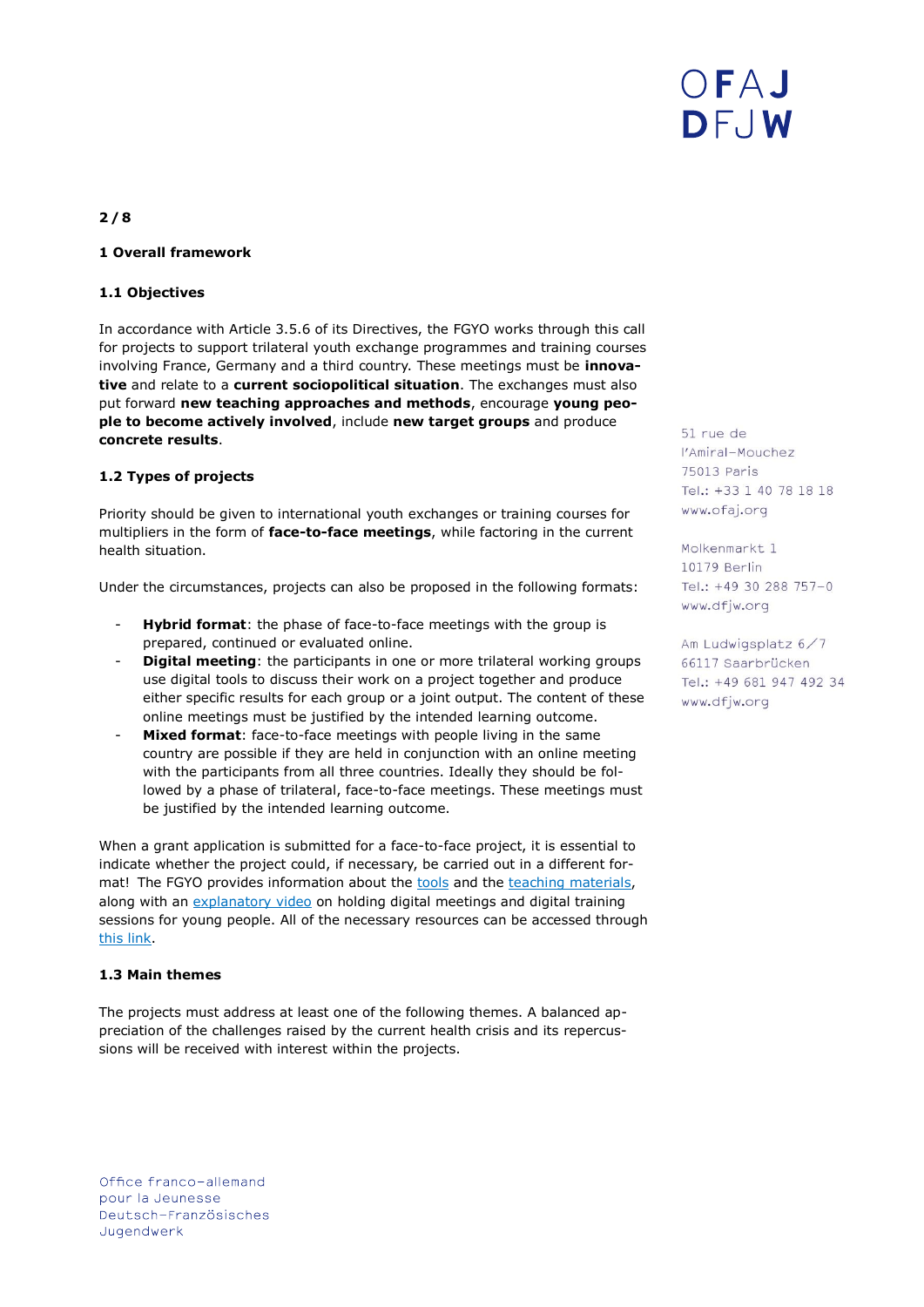# **3 / 8**

### **A Civic education to strengthen the role of young people and civil society**

Freedom of expression, human rights and democracy are under threat in some Central and Eastern European countries, whether they are members or neighbours of the European Union. The FGYO is therefore keen to support projects that help strengthen democracy and good governance through the intercultural awareness and learning generated by trilateral projects. Against this background, issues such as freedom of opinion and freedom of the press and the media play a major role. Awareness training in how to use the new media with a critical, thoughtful approach to the information received can be incorporated into the discussions. Gender equality and the rights of the LGBTIQ+ community and other minorities are also key issues, as are combating anti-Semitism, Islamophobia, xenophobia and racism.

The FGYO is also keen to foster greater civic engagement among youth in society and encourage young people to make their voices heard. Youth participation is a vital pillar of open societies. Young people should be able to get involved in associations, federations, twinning committees, youth councils, trade unions and political parties. They should be able to make their voices heard as stakeholders who are respected in their own right, both now and in the future.

FGYO-supported projects may also network with relevant civil society stakeholders (at local, national or European level) or provide young people with the tools they need to be an active member of the community.

#### **B The future of the European concept and citizenship**

Europe, democracy and the rule of law cannot be taken for granted. In some EU Member States, populism, nationalism and fake news are challenging the very concept of the European Union, even though the latter is regarded the world over as a unique model of successful regional integration. How can Europe be explained in an educational approach? How does Europe work today? What role does the European Union play in the world and how can young people influence and forge Europe going forward? Where is cooperation at EU level working? What experiences gained from the pandemic should be retained or consolidated, and where should we be responding as a matter of urgency? How can we fight burgeoning Euroscepticism? How can we make Europe and the EU accessible to young people? How does the Council of Europe operate and what has it set out to achieve?

#### **C Youth remembers**

Few regions have been as deeply marked by the "century of extremes" as Central and Eastern Europe. Extreme violence and genocides were particularly marked there during the Second World War. For decades, Cold War dictatorial regimes quashed human rights, freedom of expression and mobility. We owe the implosion of the dictatorships and the end of divided Europe in large part to Eastern European civil society. Central and Eastern Europe in particular hold the keys to our

Office franco-allemand pour la Jeunesse Deutsch-Französisches Jugendwerk

51 rue de l'Amiral-Mouchez 75013 Paris Tel.: +33 1 40 78 18 18 www.ofaj.org

Molkenmarkt 1 10179 Berlin Tel.: +49 30 288 757-0 www.dfjw.org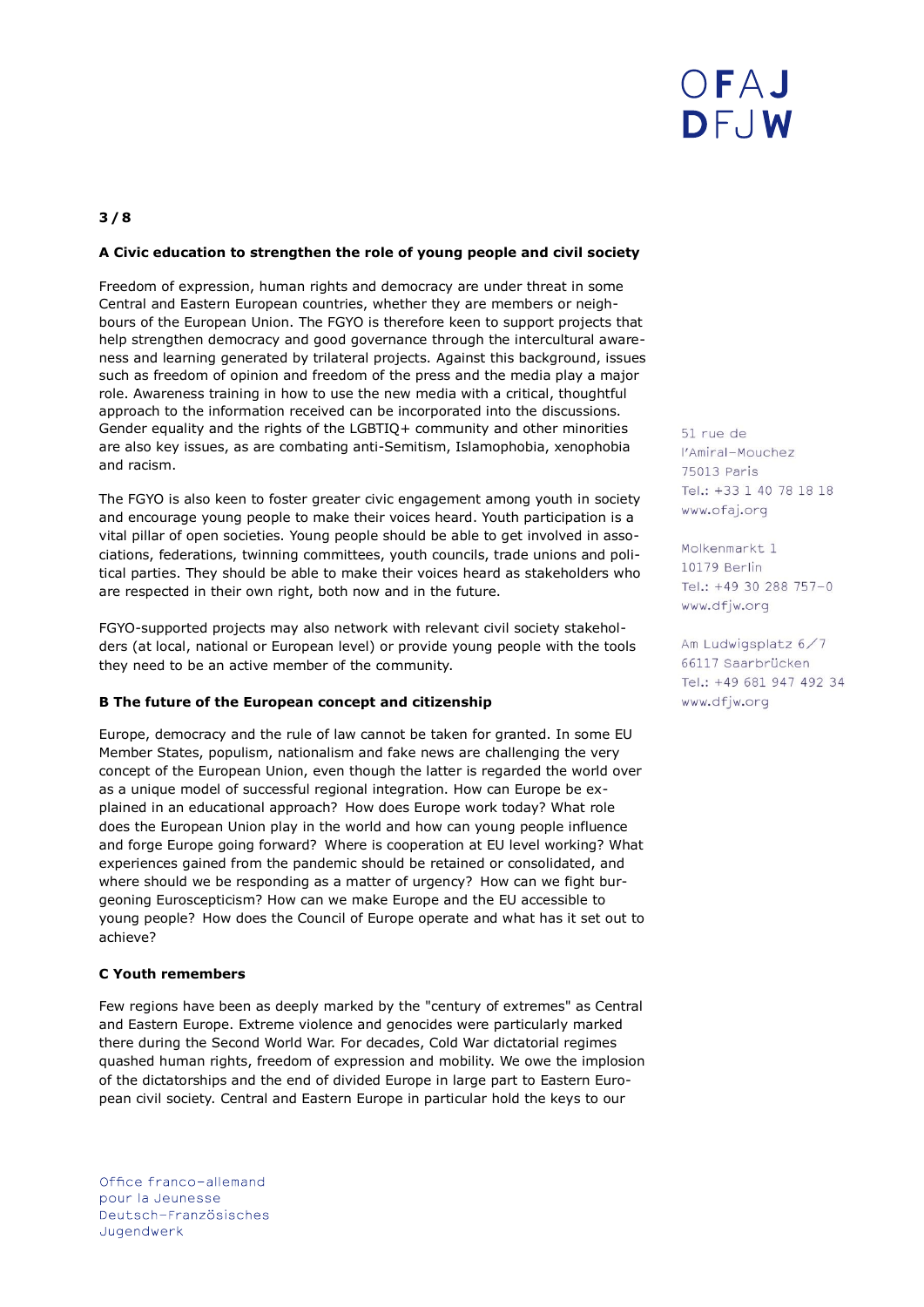# **4 / 8**

understanding of not only contemporary European history but also the presentday conflicts of memory. The FGYO intends to support these themes by building them into projects so that the young generations can come to grips with the necessary work on history and memory, and, in so doing, be better equipped to embrace the future.

### **D Vocational training and sustainable entrepreneurship**

Quality training, opportunities for professional mobility and access to continuing education are among the decisive factors in economic prosperity, social cohesion and the elimination of inequalities. They are the bedrock on which democratic societies work. This is why the FGYO favours meetings on the theme of vocational training, and between vocational training establishments, young people in training, young people in employment and jobseekers.

The aim here is to fuel discussion on work practices, finding a job, and social and environmental entrepreneurship. For many years, the programmes run by the FGYO and its partner organisations have been supporting the traditional trades and jobs in the social sector. Following the trial schemes conducted last year, the FGYO supports inter-university exchanges and research programmes in the field of renewable energies, digital and new technologies, and health.

### **E Environmental protection in the face of the climate emergency**

Environmental pollution and climate change are posing a growing threat to the means of subsistence of each and every one of us and, in the long term, to human prosperity and peace in Europe and its neighbouring regions. International climate debates and environmental movements are raising public awareness of these common risks for the future. The FGYO supports projects that spotlight the way in which young people approach and respond to environmental issues, particularly with regard to sustainable development, one of the main challenges of the twenty-first century. During youth meetings, international volunteering projects and training sessions, young people can talk about the measures they consider most necessary and urgent at European level, the ways in which they can contribute to environmental protection from their own homes, or the practical ways in which they can get involved. The FGYO may also support exchanges that investigate the links between health and environmental factors.

# **2 Criteria for selection and financial support**

### **2.1 Project sponsors and organising team**

The applicants mentioned in Article 4.2.1 and Appendix 8 of the Directives may act as project sponsors. Project sponsors may be non-profit associations, local or regional authorities, organisations and associations in the sector of non-formal education for children and young adults, culture, science, the media and sport. The project may also be sponsored by schools, universities and vocational training establishments, or by twinning committees.

Office franco-allemand pour la Jeunesse Deutsch-Französisches Jugendwerk

51 rue de l'Amiral-Mouchez 75013 Paris Tel.: +33 1 40 78 18 18 www.ofaj.org

Molkenmarkt 1 10179 Berlin Tel.: +49 30 288 757-0 www.dfjw.org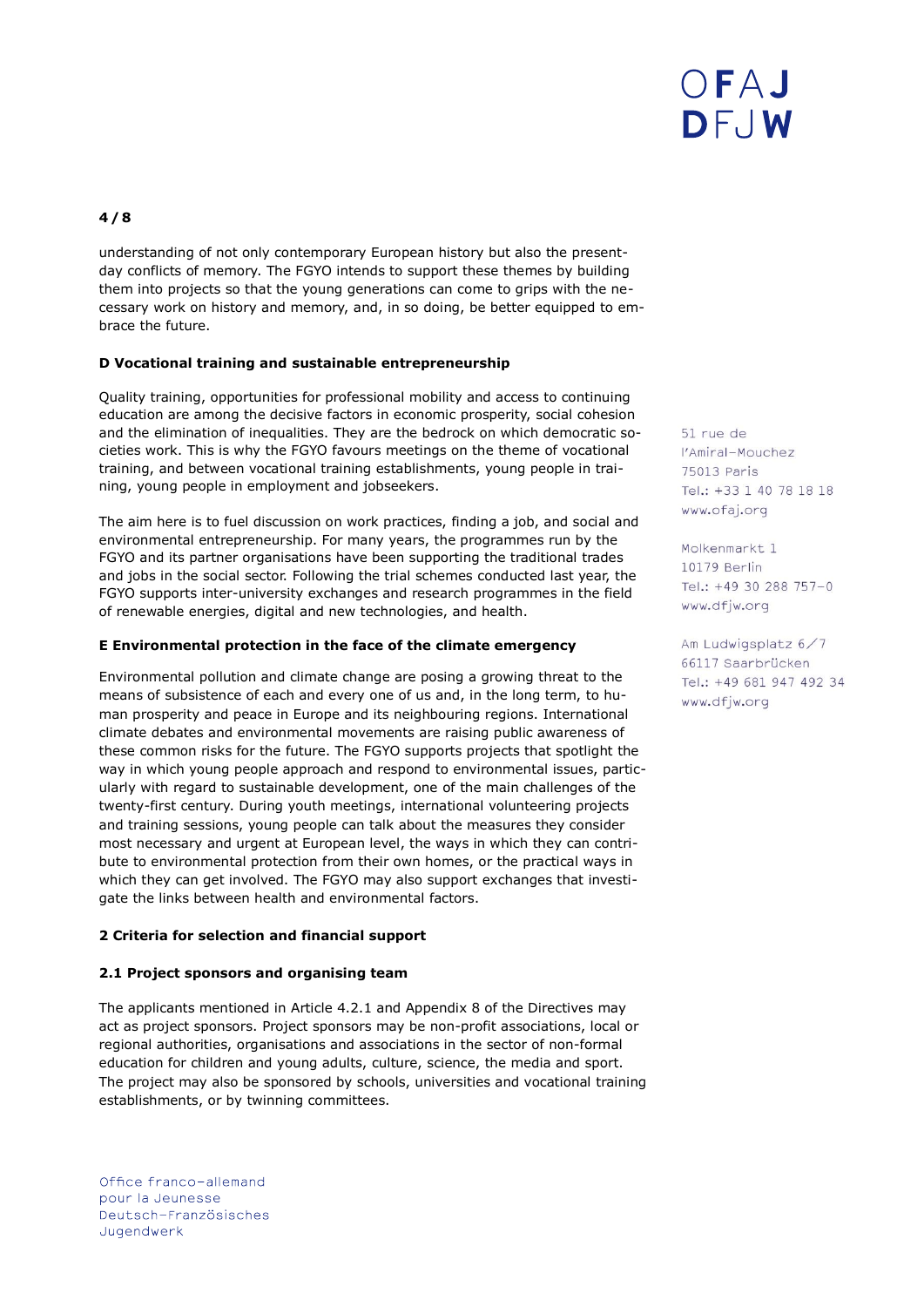# **5 / 8**

Apart from the project sponsor from France or Germany, at least one organisation from each of the other two countries must be involved in organising and carrying out the project.

# **2.2 Target groups and participants**

The target group consists of young people between the ages of three and 30. Meetings supported within the framework of the special fund are intended specifically for young people actively involved in civil society. This means children, pupils, and young people doing an apprenticeship, in higher education, looking for a job or in employment, in particular in the youth sector. The FGYO particularly encourages disadvantaged youth $1$  to get involved.

Training courses for mulipliers in the youth-work field must be suppor-ted by offers on designing international youth exchange meetings and the acquisition of specific methods or content.

We are also striving for diversity among the participants, including gender parity, and a balanced number of participants per country (one third of the participants for each country). The total number of people involved, including the leadership team, must not exceed 60. For all other information, including the number of subsidised leaders, please refer to the [FGYO Directives](https://www.ofaj.org/ressources/directives-richtlinien.html) in French or German.

### **2.3 Project location and duration**

Under the principle of reciprocity, a project consists of three phases of meetings, one in each country. Each phase consists of between four and 21 nights and may be spread over a period of one to three years. Separate applications should be submitted for each phase of the meeting and are valid only for the parts of the cycle taking place within the budget year from January to December 2022. A set start and finish date must be specified for the purpose of calculating the grant. The meetings may only be held in one of the participating organisations' countries.

# **2.3 Third country**

1

All of the countries in Central and Eastern Europe may apply. This includes the EU Member States (Bulgaria, Czech Republic, Croatia, Estonia, Hungary, Latvia, Lithuania, Poland, Romania, Slovenia, Slovakia), certain countries belonging to the EU's Eastern Partnership (Belarus, Moldavia, Georgia, Ukraine) and Russia. In 2022, priority will be given to projects involving countries in the Visegrad Group (Czech Republic, Hungary, Poland and Slovakia). Belarus, Russia and Ukraine will also take priority.

Office franco-allemand pour la Jeunesse Deutsch-Französisches Jugendwerk

51 rue de l'Amiral-Mouchez 75013 Paris Tel.: +33 1 40 78 18 18 www.ofaj.org

Molkenmarkt 1 10179 Berlin Tel.: +49 30 288 757-0 www.dfjw.org

<sup>&</sup>lt;sup>1</sup> Official European Commission terminology. You will find a definition of this group on pages 83-85 of the Directives. Please remember to inform young people with a disability of the existing offers and include them in the projects.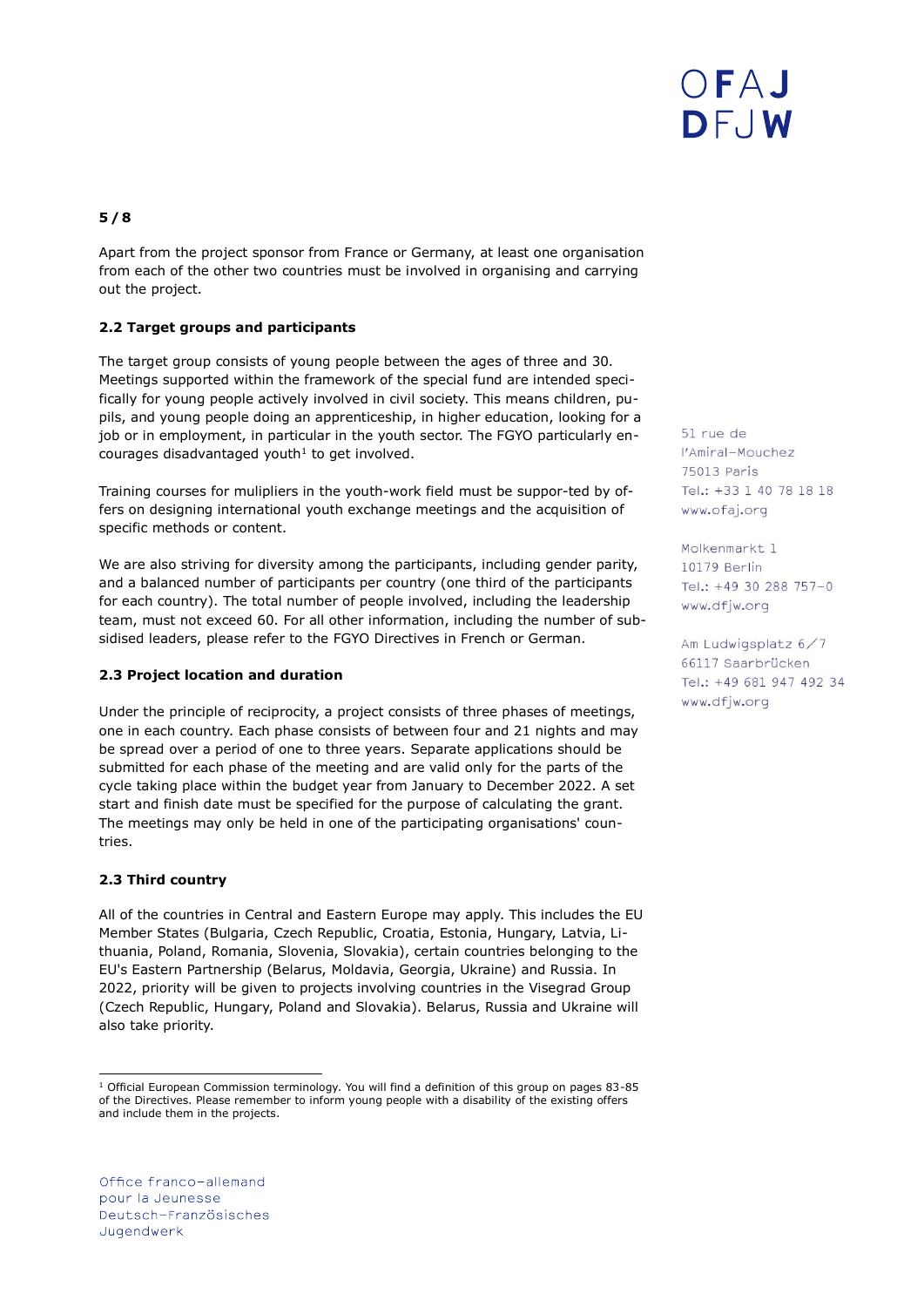# DFAJ DFJW

# **6 / 8**

Regional cooperations (subsidised beyond the three participating countries) are possible only in exceptional cases justified by the content, and require a regional geographical and/or historical reference. Youth meetings are possible with other regions or countries, such as South-Eastern Europe, provided they satisfy the requirements for regional cooperation.

### **2.5 Educational criteria and obligations**

Applicants are to present the project's **educational concept** by answering the questions on the application form. They should also present a **provisional programme** for the face-to-face meeting and/or the digital communications.

The following aspects must be addressed and will be examined during the project selection process:

- **Intercultural learning**: the target groups are introduced to the question and work in mixed, trilateral groups;
- **Introduction to foreign languages**: The languages represented must be given adequate airtime during the meeting; it can be helpful to use the language to facilitate the meeting or to use a group leader as interpreter. English can be used as the language of communication;
- **Critical use of the media**: the project raises participants' awareness of fake news and helps them forge their own opinion by asking them to vary and check their sources of information;
- **Environmental protection**: to what extent does the project proposal factor in, or contribute to, environmental protection (such as  $CO<sub>2</sub>$  emissions)?
- **Achievement of the Sustainable Development Goals (SDGs)**: in what way does this project support one or more of the 17 [United Nations Sus](https://www.un.org/sustainabledevelopment/)[tainable Development Goals \(SDGs\)?](https://www.un.org/sustainabledevelopment/)
- **Outcomes and impact:** the project should produce a concrete outcome<sup>2</sup> and reach people outside the circle of participants;
- **Participation:** the participants should be actively involved in designing and carrying out the project and its outcomes.
- **Communication and visibility**: The project should include a communication strategy for the press and social media, which should also be notified to the embassies' cooperation and cultural action departments. The FGYO's support is to be acknowledged and its logo displayed on all communication documents. The selected projects should be presented by their organisation in the [regional Facebook group.](https://www.facebook.com/groups/665121454109579) The [FGYO communication kit](https://www.ofaj.org/kit-de-communication.html) will also prove useful.

### **3 Grant**

The FGYO subsidises the projects selected in accordance with Article 3.5.6 of its Directives, with the help of funding from the French Ministry of Europe and Fo51 rue de l'Amiral-Mouchez 75013 Paris Tel.: +33 1 40 78 18 18 www.ofaj.org

Molkenmarkt 1 10179 Berlin Tel.: +49 30 288 757-0 www.dfjw.org

ł <sup>2</sup> Publications, blogs, videos, plays, radio broadcasts, exhibitions, presentations, debates, along with concrete projects and fresh initiatives.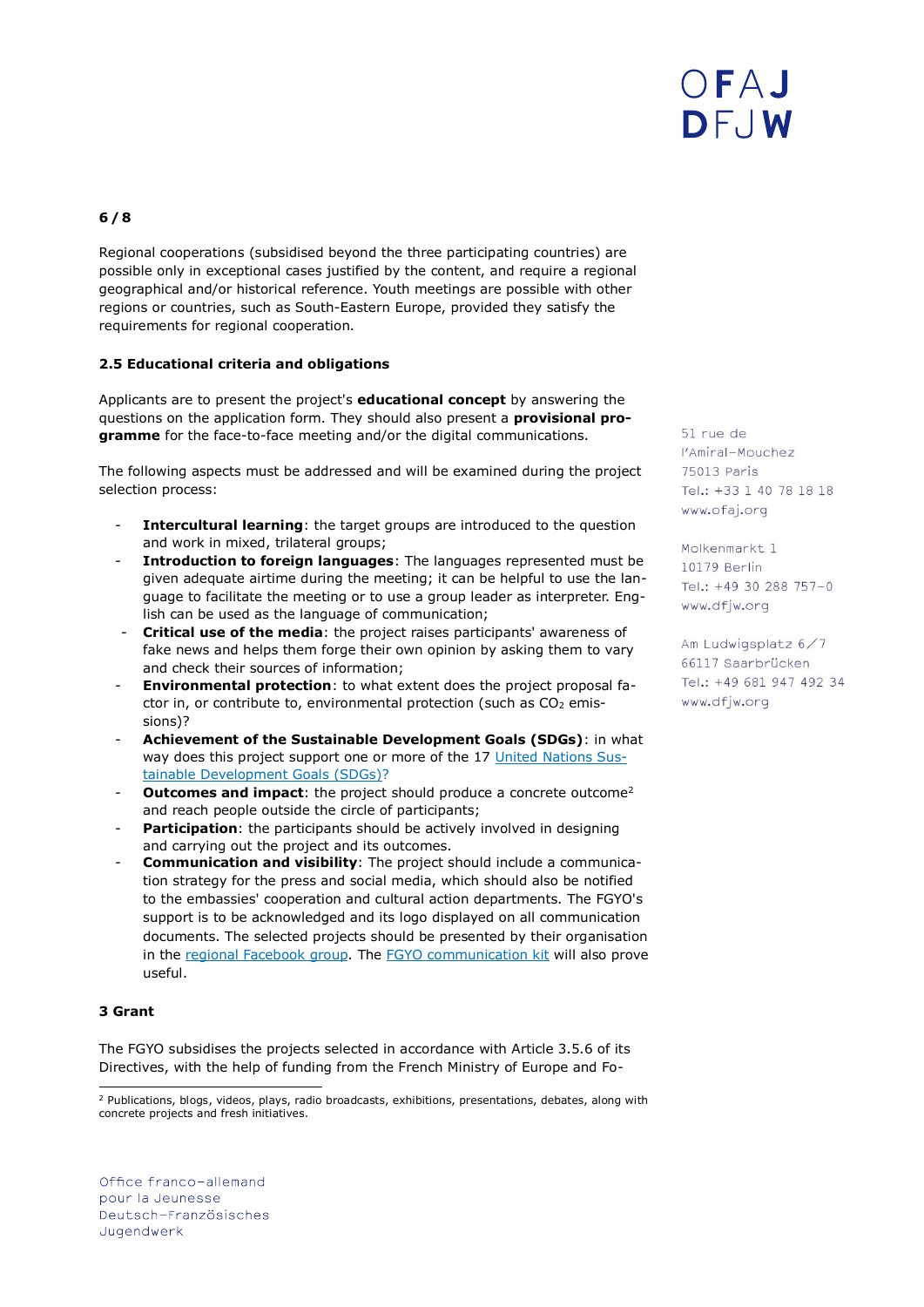# **7 / 8**

reign Affairs (MEAE) and the German Ministry of Foreign Affairs. The grant may amount to a **maximum of €20,000 per meeting phase**. It is advisable to **contribute to the grant** and to seek additional **third-party funding**.

This call for projects may also include online projects (with preparatory phases involving participants living in the same country). If so, the connection costs, professsional fees, teaching equipment and any other consumables (such as office supplies), or the cost of renting technical or IT equipment or digital tools for a limited duration, may be included in the programme costs.

In the case of face-to-face meetings, the travel and accommodation expenses may also be subsidised in accordance with the [FGYO Directives.](https://www.ofaj.org/ressources/directives-richtlinien.html)

Capital costs such as the purchase of cameras, video cameras, computers, printers and hard disks are not eligible for support.

60 % of the grant will be transferred one month before the project phase begins. The balance will be paid afterwards, once a breakdown of how the funds were used has been received and checked. These documents are to be submitted as soon as possible and, at the latest, two months after the end of the project. For projects that took place between 15 November and 31 December 2022, the deadline for presenting the itemised breakdown of expenditure is the 15 January 2023.

### **4 Submission of applications and selection of the projects**

The **German or French project leader is to fill in the dedicated [online ap](https://www.ofaj.org/media/formulaire-maghreb-remplissable.pdf)[plication form](https://www.ofaj.org/media/formulaire-maghreb-remplissable.pdf)** in **[French](https://www.ofaj.org/media/formulaire-peco-remplissable.pdf)** or **[German](https://www.ofaj.org/media/formular-moe-ausfuellbar.pdf)** and submit separate applications for each phase of the project (preparatory meeting, phases 1, 2 and 3) by **1 November 2021**. Fur-ther details of the online meetings can be provided at this stage. Project phases that will take place only in two years' time may not be submitted until the year before they will be carried out.

The application is to be sent **by the French or the German partner organisation by e-mail to trilateral@ofaj.org**. We are unfortunately not allowed to transfer subsidies to another country than France or Germany. A legitimate partnership and joint organisation of the exchange programme are nevertheless important prerequisites. The application form must be accompanied by a **provisional programme**. It may be accompanied by any additional information deemed necessary. Applicants who have never received a grant from the FGYO must submit the **status of their association**. Incomplete documents will not be included in the selection process.

All project leaders who submit their application through a **central partner office** of the **FGYO** undertake to **inform** this organisation **of their participation in the call for projects beforehand** and to **abide by the current decentralised procedure**.

51 rue de l'Amiral-Mouchez 75013 Paris Tel.: +33 1 40 78 18 18 www.ofaj.org

Molkenmarkt 1 10179 Berlin Tel.: +49 30 288 757-0 www.dfjw.org

Am Ludwigsplatz 6/7 66117 Saarbrücken Tel.: +49 681 947 492 34 www.dfjw.org

Office franco-allemand pour la Jeunesse Deutsch-Französisches Jugendwerk